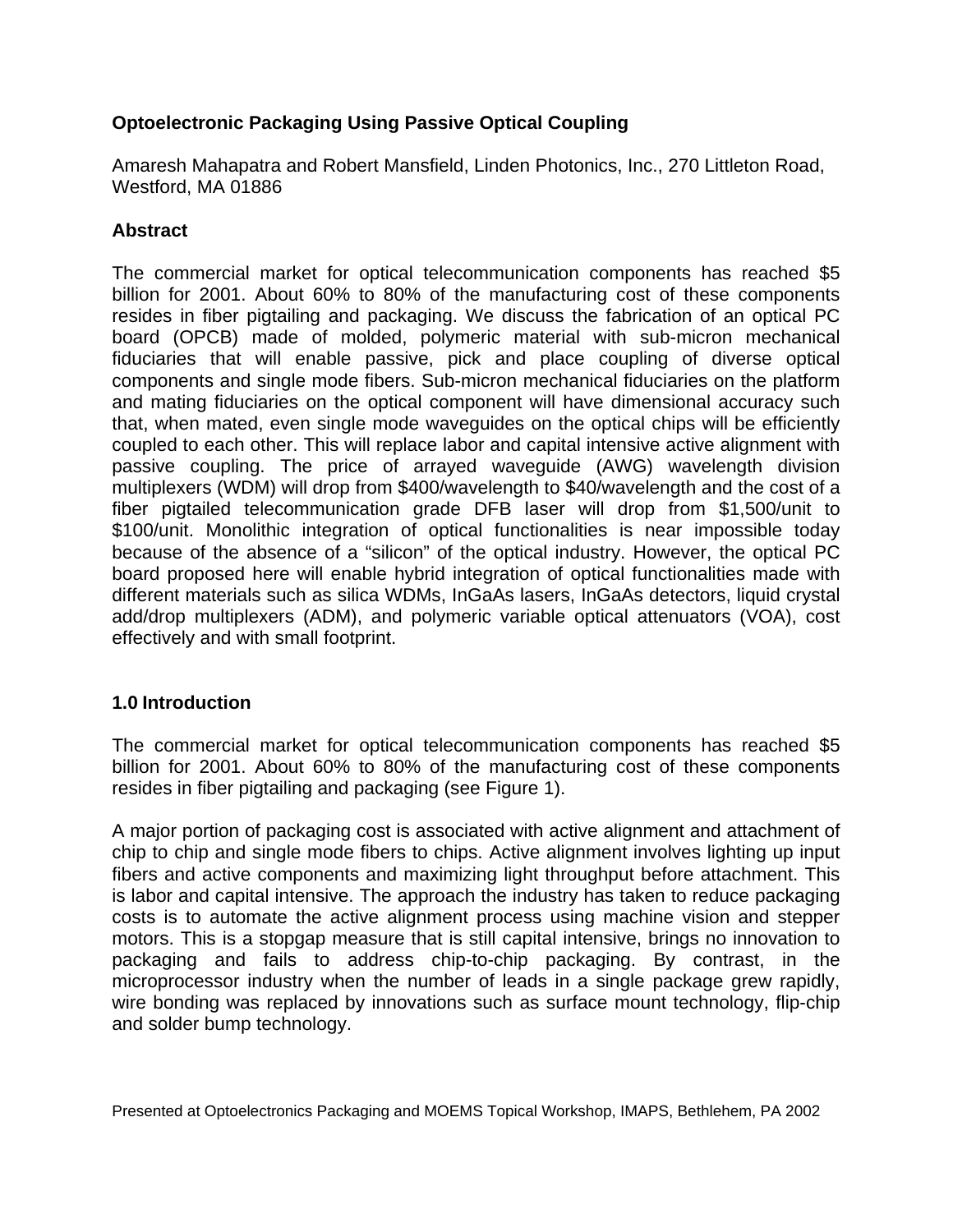

#### **Figure 1. Packaging as a fraction of total manufacture cost of an optical modulator.**

## **2.0 Introduction to LIGA**

The LIGA process was developed in Germany at the Institute for Nuclear Engineering (IMT)). LIGA is an acronym for the main steps of the process, i.e., deep X-ray lithography, electroforming, and plastic molding. These three steps make it possible to mass-produce micro-components with sub-micron features and large aspect ratios at a low-cost. We will only give a brief description here since the process is well documented in the literature (Becker, 1986; Lorenz et al., 1997; Chang and Kim, 2000). Figure 2 shows the main steps in the LIGA process schematically.

Deep X-ray lithography allows structures of any lateral design with high aspect ratios to be produced, i.e., with heights of up to 3 mm and a lateral resolution down to 0.2 µm. The walls of these structures are smooth and parallel to each other. The very sophisticated structures of this type can be produced lithographically only by the highly penetrating, intense, and parallel X-rays supplied by a synchrotron. The structural information is compiled by means of a CAD system and then stored on a mask meeting the special requirements of hard X-radiation. Synchrotron radiation is used to transfer the lateral structural information into a plastics layer, normally polymethylmethacrylate (PMMA), by "shadowing." Exposure to radiation (step 1) modifies the plastic material in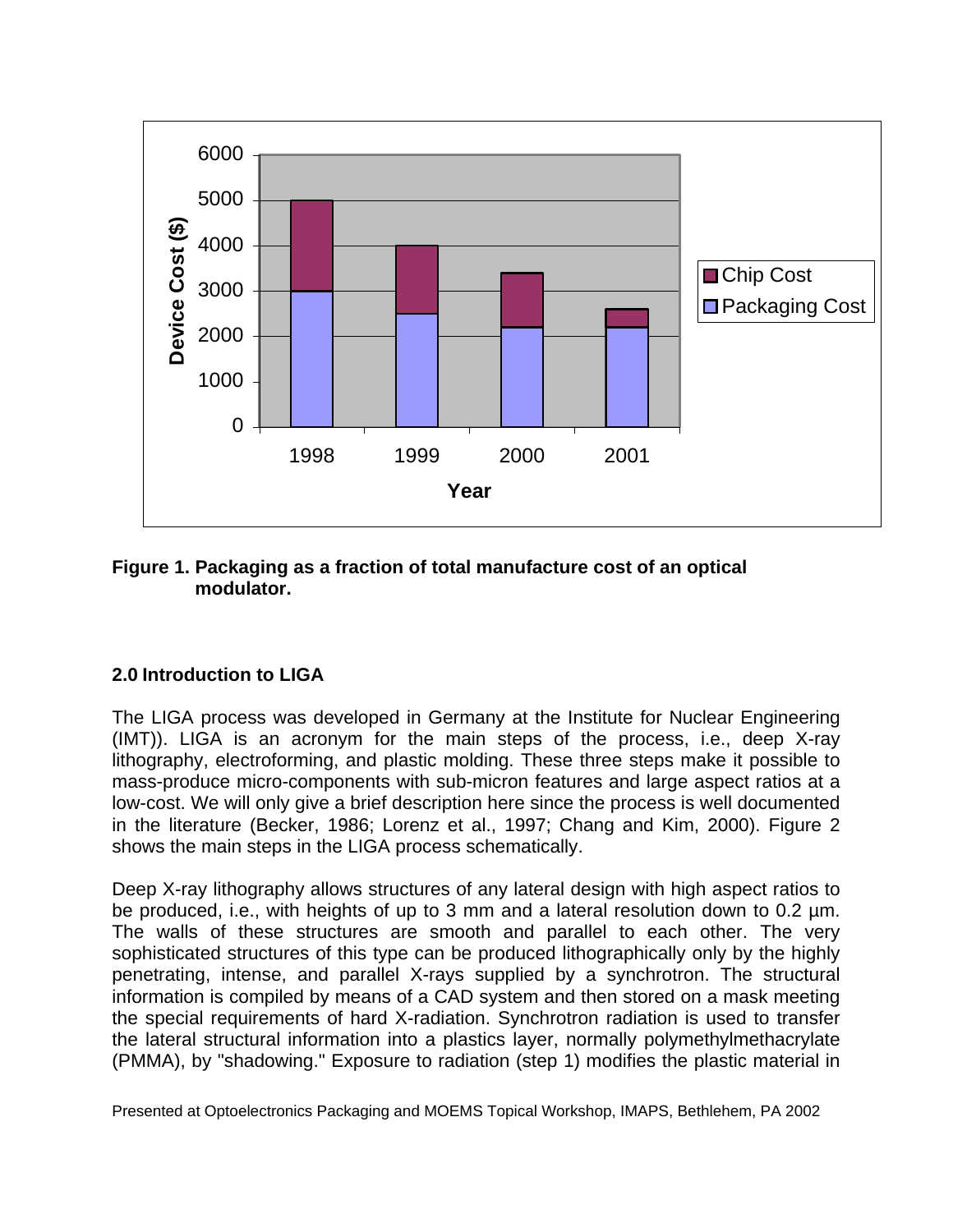such a way that it can be removed with a suitable solvent (step 2), leaving behind the structure of the unirradiated plastic (the "shadowed areas") as the primary structure.

X Rays



Step 1. Expose Polymer through X ray Mask



Step 2. Develop Exposed Polymer



Step 3. Electroplate through exposed areas



Step 4. Planarize and Step 4. Flatilatize and Step 5. Embossing Step 4. Flatilatize and Step 6. Molded remove polymer



high accuracy



polymer part



Resist structure of a reflection grating, 0.25 µm step height, 125 µm structural height.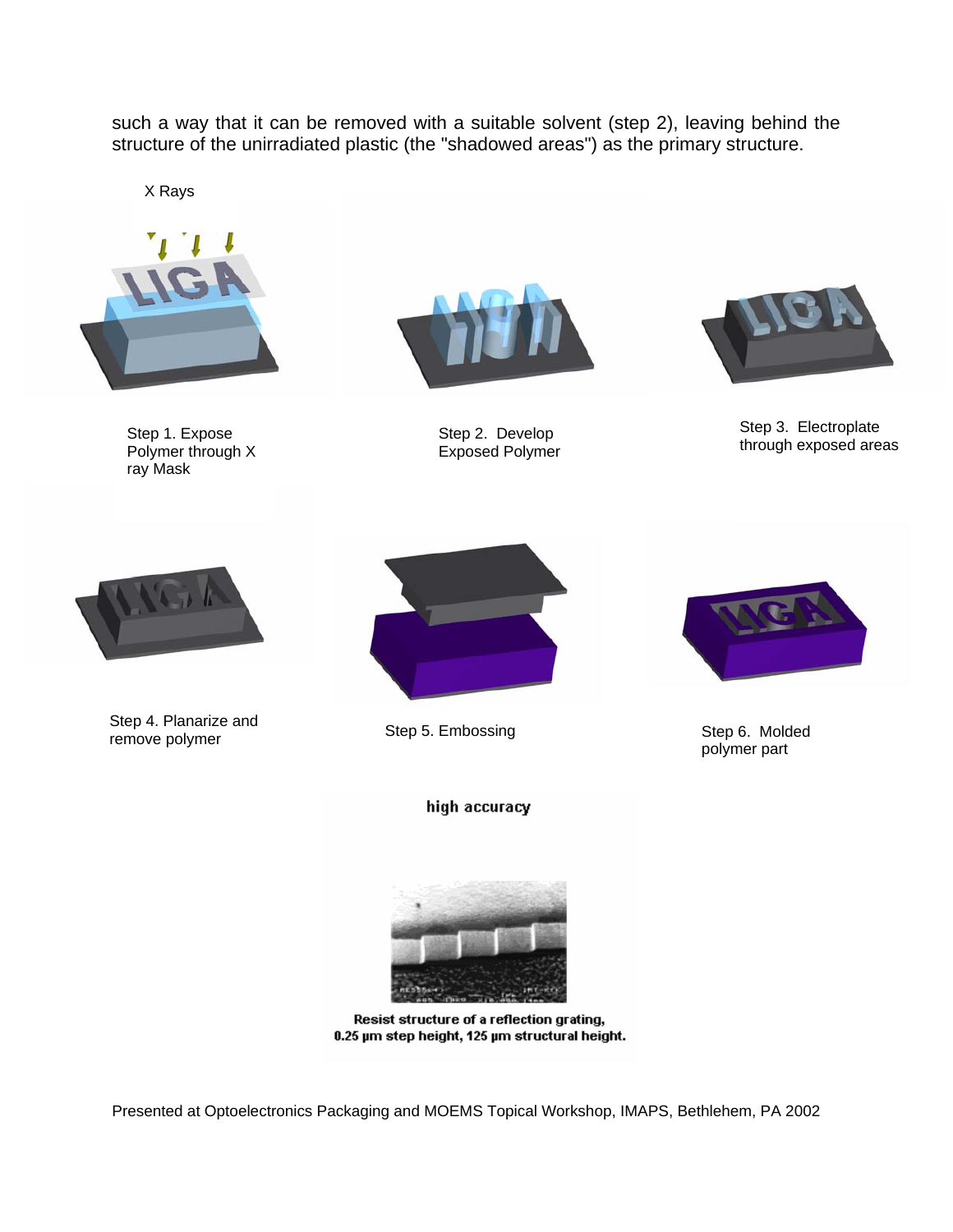#### **Figure 2. Schematic depiction of the main steps in the LIGA process and photograph of molded grating (MicroParts, GmBh).**

The spaces generated by the removal of the irradiated plastic material can be filled with metal by electroplating processes (step 3). In this way, the negative pattern of the plastics structure is transferred to a hard metal tool (step 4) with excellent replication of the sub-micron features.

The metal tool is then used for plastic molding using injection molding, thermal compression (step 5) molding or hot embossing (Heckele, 1998; Piotter, 1999; Becker, 2000). This ability to generate a metal tool with submicron features and use it for replication through molding is the key to low-cost mass production by the LIGA process. The materials used in plastics molding range from thermoplastics with very special optical properties (PMMA, polycarbonate) to materials particularly resistant to chemicals (epoxy phenol resins, polyvinylidene fluoride, and other fluoropolymers) to polymers of high temperature resistance (such as polysulfones, polyether ketones).

The embossing technique allows microstructures of metals or plastics to be made directly on top of the appropriate electronic evaluation circuit, i.e., to be integrated in a quasi-monolith without changing their electronic properties. The enormous advantage of this integration technique lies in the combination of the LIGA technique with silicon microelectronics as well as micromechanics in manufacturing industrial products. In this way, microsystems can be produced which avoid, on the one hand, the drawbacks of inflexible monolithic integration and, on the other hand, the high costs of hybrid structures.

The LIGA process allows fabrication of products with the following features:

- Any lateral geometry of structures.
- Structural height above 1 mm.
- Smallest lateral dimensions down to 0.2 µm.
- Aspect ratios of free-standing individual structures and details, above 50 and 500, respectively.
- Surface quality in the sub-micron range with RMS roughness of 30 nm.
- Various materials: polymers (e.g. PMMA, deuterated PMMA, polycarbonate); metals (e.g. Ni, Cu, Au); alloys (e.g. permalloy).
- •

## **3. Examples of LIGA packaging**

#### **3.1 LIGA enabled monolithic spectrometer**

MicroParts GMBH in Germany was the first to introduce a commercial application of exploiting LIGA technology – a monolithic molded spectrometer operating in the visible and UV region of the spectrum. Figure 3 shows a schematic of the spectrometer.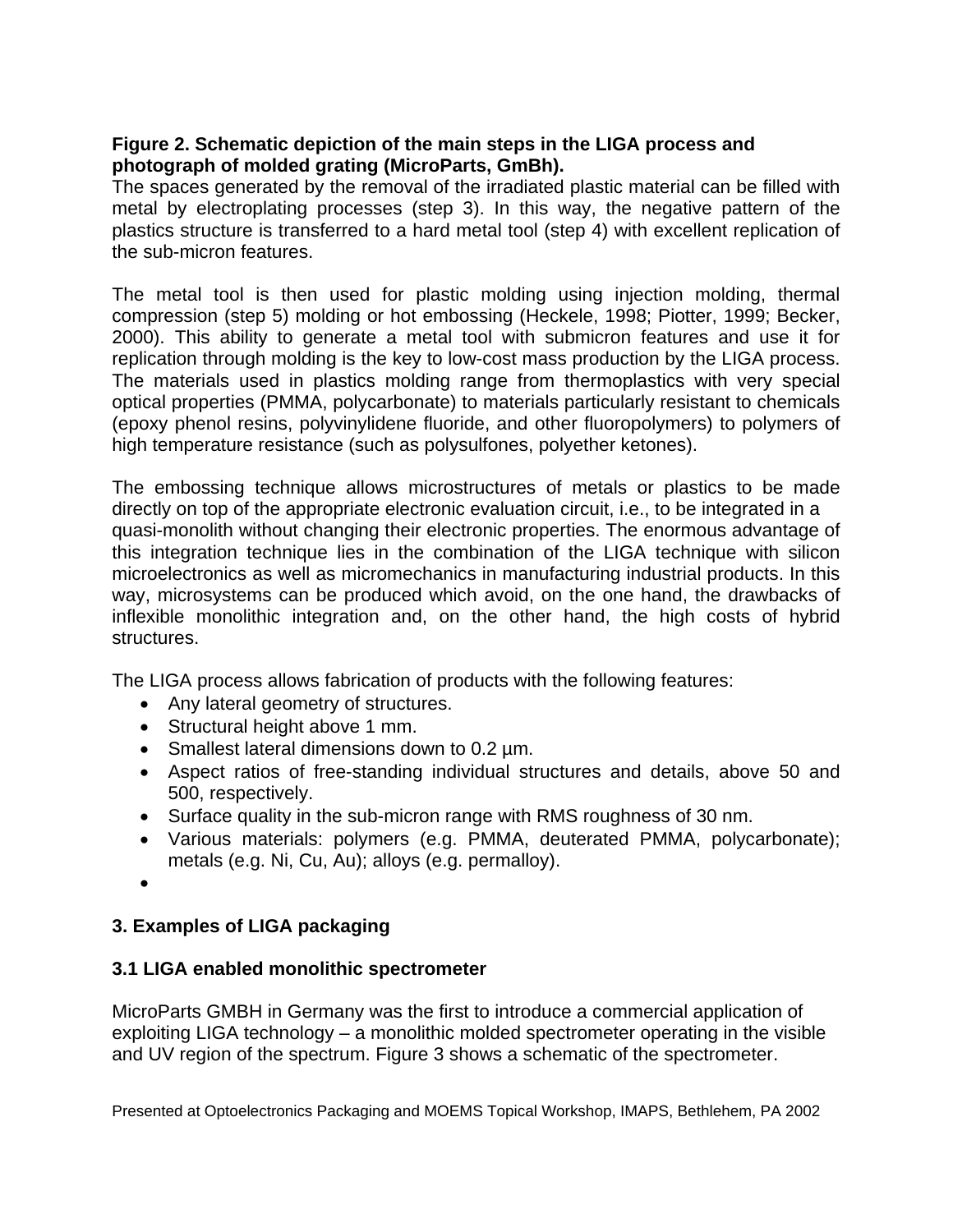

Figure 3. Schematic of LIGA molded spectrometer

Light is introduced via a multimode fiber and is reflected by the blazed molded and metallized echelle grating. A CCD array is placed at the focal plane to detect the diffracted light.

## **3.2 LIGA enabled optical amplifier**

Many integration applications can be addressed with this approach. Figure 4 shows two in line optical amplifiers using erbium doped active core fibers. The current packaging technology (a) requires that each of the various components be fitted with fiber pigtails. that are then fusion spliced together. This is very tedious, and the entire assembly is cumbersome and difficult to handle. By contrast, the molded polymer OPCB (b) is compact , robust and easily assembled. Components such as optical taps are fabricated into the waveguides. Laser diodes and detectors are placed in high accuracy receptacles for passive coupling. Fibers are only used for input and output and are also coupled passively.

The main challenge is to fabricate a molded OPCB with mechanical fiduciaries whose location and dimensions are accurate to fractions of a micron, both in the plane of the OPCB and in depth.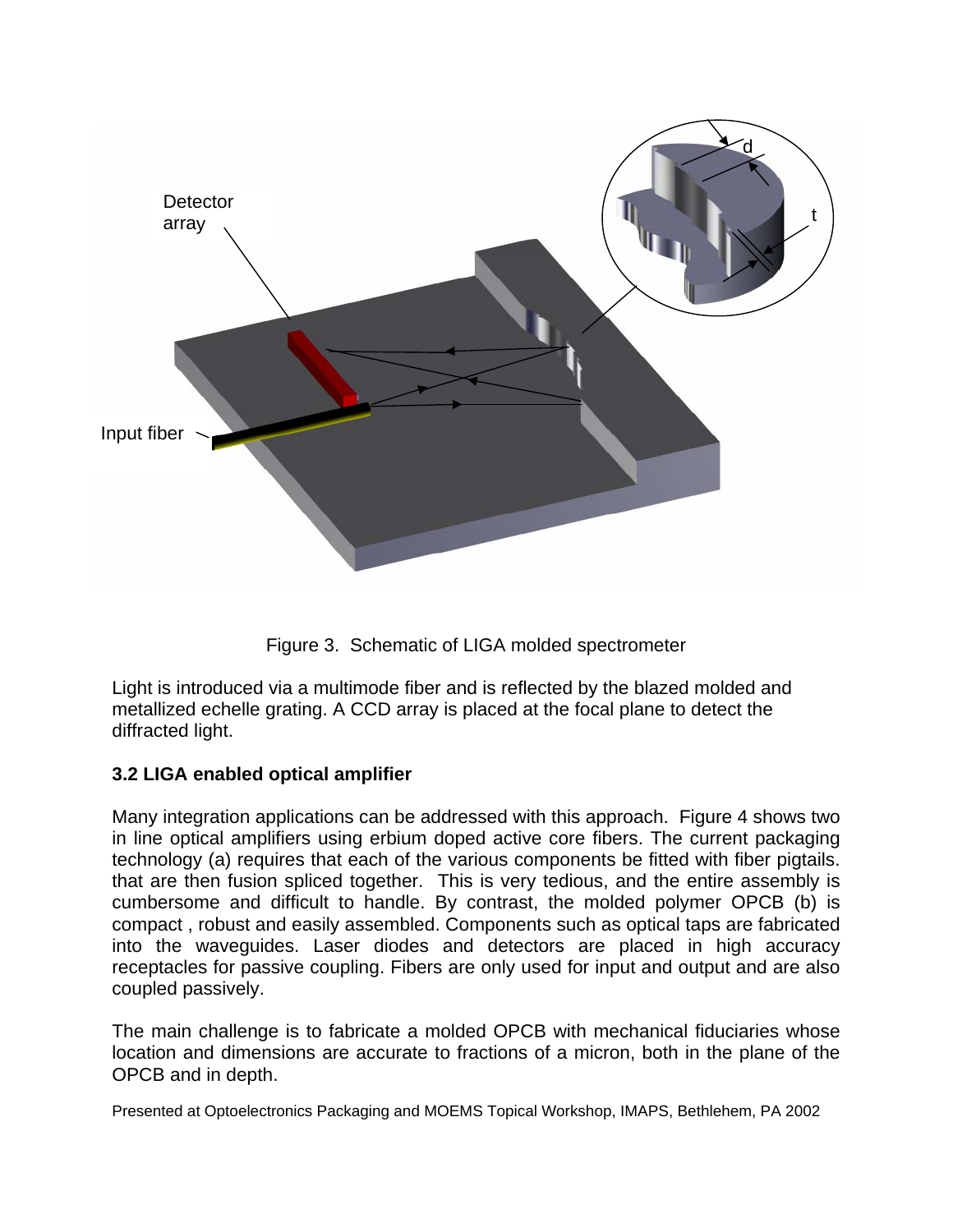